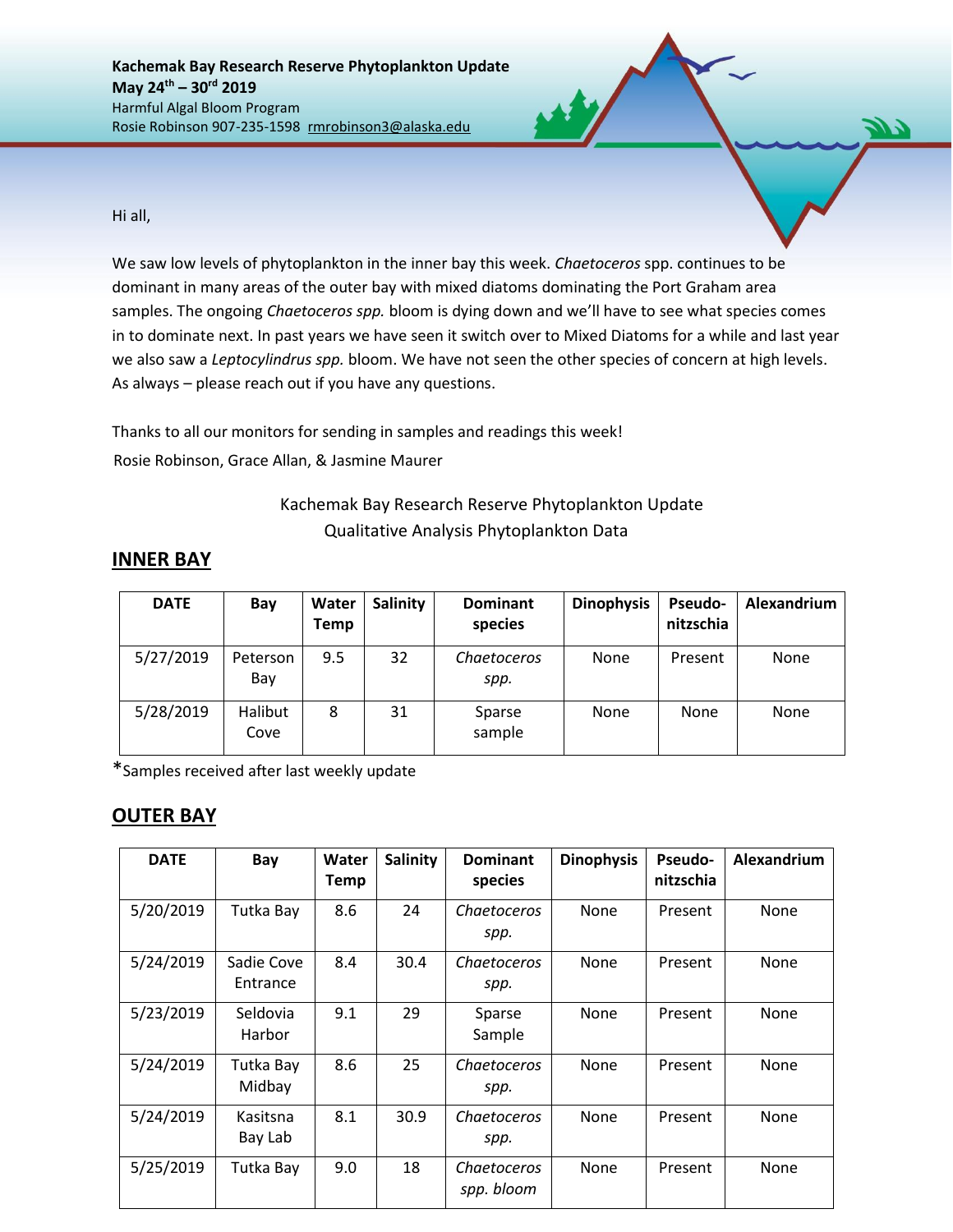| 5/28/2019 | Port      | 7.6 | 26 | Mixed          | Present | Present | None |
|-----------|-----------|-----|----|----------------|---------|---------|------|
|           | Graham    |     |    | <b>Diatoms</b> |         |         |      |
|           | Harbor    |     |    |                |         |         |      |
| 5/28/2019 | Port      | 7.8 | 25 | Mixed          | None    | Present | None |
|           | Graham    |     |    | <b>Diatoms</b> |         |         |      |
|           | Entrance  |     |    |                |         |         |      |
| 5/29/2019 | Tutka Bay | 7.5 | 30 | Chaetoceros    | None    | Present | None |
|           |           |     |    | spp.           |         |         |      |

\*Samples received after last weekly update

## **RESURRECTION BAY**

| <b>DATE</b>  | Bay              | Water<br><b>Temp</b> | <b>Salinity</b> | <b>Dominant</b><br>species | <b>Dinophysis</b> | <b>Pseudo-</b><br>nitzschia | Alexandrium |
|--------------|------------------|----------------------|-----------------|----------------------------|-------------------|-----------------------------|-------------|
| $5/17/2019*$ | <b>SMIC Dock</b> | 8.5                  | 27.5            | Pseudo-<br>nitzschia       | None              | Present                     | None        |
| 5/24/2019    | <b>SMIC Dock</b> | 9.7                  | 26.9            | Pseudo-<br>nitzschia       | None              | Present                     | None        |

\*Samples received after last weekly update